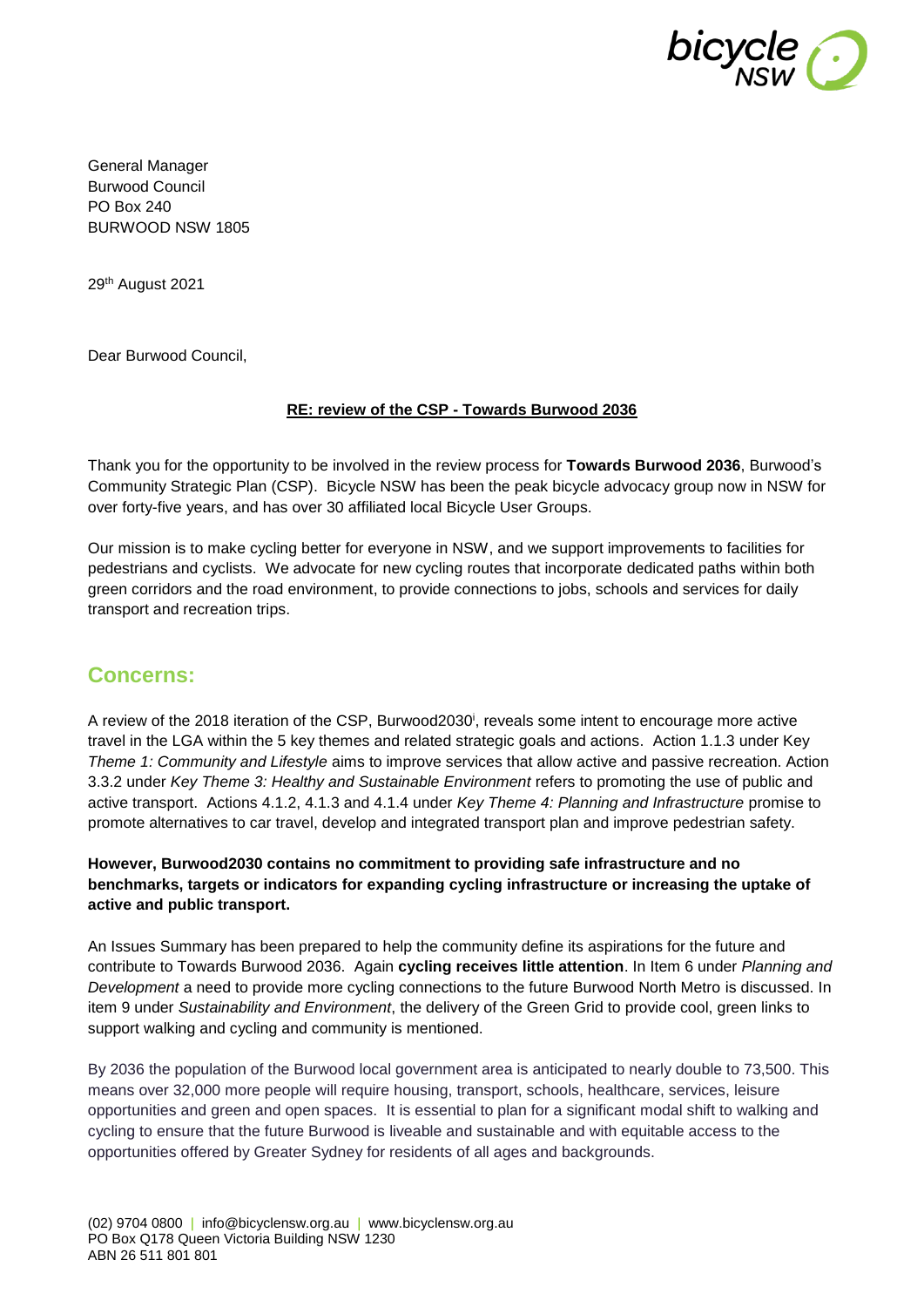# **Opportunities:**

The proposed Principal Bicycle Network for Burwood.

Figure 1:

(Source: Transport for NSW)

The new CSP should be developed with regard to other relevant plans for Burwood LGA to ensure it maximises opportunities to improve the active transport network. These plans include:

Transport for NSW Future Transport 2056 Planii, which commits to providing a regional cycle network in Greater Sydney, known as the Principal Bicycle Network (PBN). A coordinated delivery of bike lanes across Greater Sydney will ensure that routes across council boundaries align and create the most direct path of travel. The proposed network for Burwood is shown in Figure 1.



Greater Sydney Region Plan, A Metropolis of Three Cities (2018)<sup>ii</sup> which contains 10 directions to create a city where all residents live within 30 minutes of a metropolitan or strategic centre. Increased liveability will be delivered by focusing on walkability, with a network of green corridors for active transport. The plan locates the Burwood area in the Eastern Harbour City and identifies Burwood as a strategic centre.

Eastern City District Plan (2018)iv includes Burwood and set outs how integrated land use and transport planning can help achieve the 30-minute city through increasing development density near public transit corridors in Planning Priority E10. The need for better accessibility, connectivity and amenity for pedestrian and cyclists is also emphasised in Planning Priorities E4, E17, E18 and E19.

Sydney Green Grid<sup>y</sup>, developed by the NSW Government Architect in 2017 and reflected in the district and region plans, proposes an interconnecting network of open spaces that support walking and cycling. The Principal Bicycle Network will integrate the Sydney Green Grid to create important links between activity centres and support active recreation. The Burwood area is covered by the Central District documents which highlight key Green Grid opportunities to link Burwood, Croydon and Strathfield town centres with the Cooks River and the Parramatta River foreshore (Figure 2).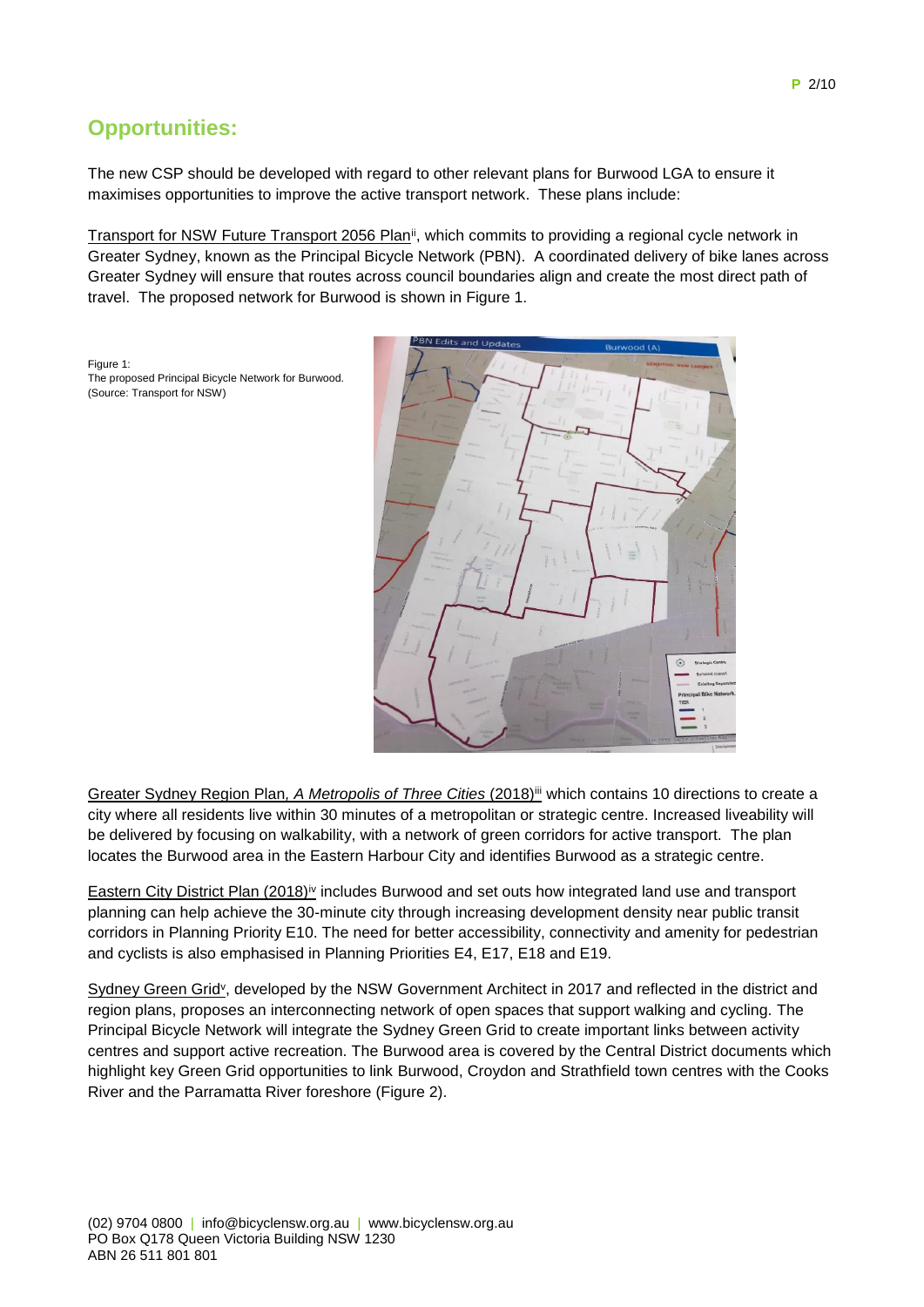

#### Figure 2:

Extract from the Green Grid showing project opportunities in the Burwood area (Source: Tyrrell Studio / NSW Government Architect)

Priority project opportunities:

- 6. The Cooks River Open Space Corridor
- 7. Parramatta Road Urban Renewal Corridor
- 47. Cooks River Green Link; Strathfield to Belmore
- 48. Cooks River Green Link; Ashfield to Canterbury
- 49. Cooks River Green Link; Burwood to Campsie

Burwood Local Strategic Planning Statement 2020<sup>vi</sup> which outlines a 20-year vision and four related themes which align with those set out in the Eastern City District Plan. *Planning Priority 1: Plan for a city that is supported by infrastructure* recognises that a high proportion of trips are taken by private cars (53%) and that Burwood does not have a formal bike plan and lacks cycling facilities such as dedicated routes, crossings and bicycle parking, despite the entire LGA, which has mostly flat topography, being accessible by bicycle in less than 25 minutes. There are huge opportunities to increase bicycle mode share but no commitment to any targets. Planning Priority 12: Deliver Green Grid connections pledges to work with neighbouring councils to identify and develop green corridors. The green infrastructure structure plan is shown in Figure 3.

Sustainable Burwood Strategy 2021<sup>vii</sup> is currently being developed to update the 2012 Green Action Plan. Bicycle NSW provided feedback (dated 2<sup>nd</sup> June 2021) as part of the community consultation process to support the development of active transport infrastructure as an integral element of the strategy.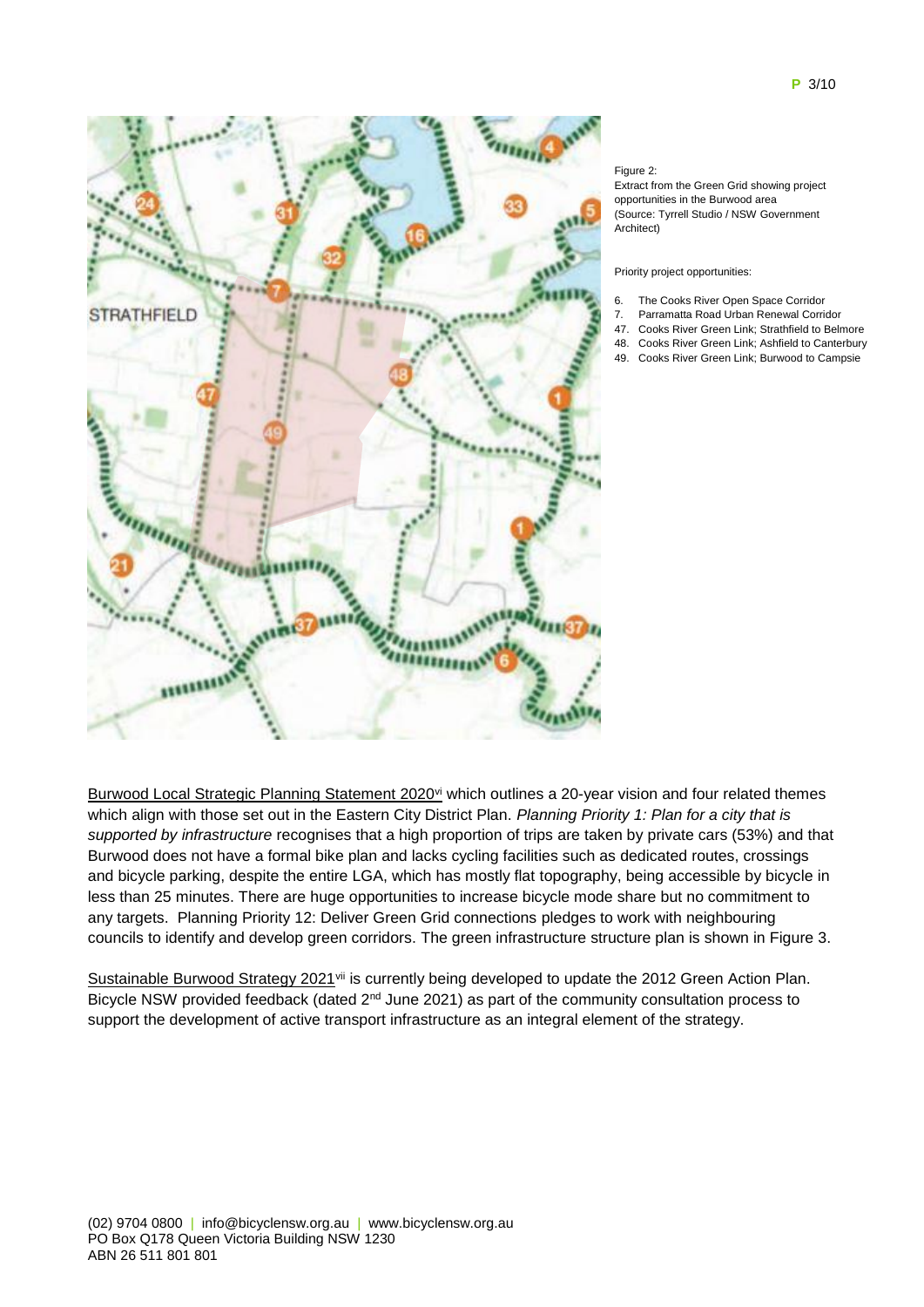

#### Figure 3:

Green Grid project opportunities as shown in the Burwood Local Strategic Planning Statement. (Source: Burwood Council)

A commitment to new cycling infrastructure would help deliver all the priorities of the revised CSP and should be **front and centre** of **Towards Burwood 2036**. The table shows how active transport should be considered under the themes of the new CSP:

| <b>Community and Culture</b><br>1. We have access to high quality community services<br>that meet our diverse and changing needs<br>2. We value and promote the arts and local culture<br>3. We enjoy high quality open space and recreation<br>facilities<br>4. We are a proud and inclusive community that<br>celebrates diversity | An inclusive community must have a range of<br>transport options that support equitable access<br>to employment and services and reduce car<br>dependence.<br>High-quality open spaces need generous shared<br>paths that can be used by cyclists as well as<br>wheelchair users and parents with prams. |
|--------------------------------------------------------------------------------------------------------------------------------------------------------------------------------------------------------------------------------------------------------------------------------------------------------------------------------------|----------------------------------------------------------------------------------------------------------------------------------------------------------------------------------------------------------------------------------------------------------------------------------------------------------|
| <b>Planning and Development</b>                                                                                                                                                                                                                                                                                                      | When best practice active travel infrastructure is                                                                                                                                                                                                                                                       |
| 5. As our city grows we improve our infrastructure and                                                                                                                                                                                                                                                                               | provided, a modal shift can occur. An increase in                                                                                                                                                                                                                                                        |
| public amenity                                                                                                                                                                                                                                                                                                                       | the take up of people walking, cycling and                                                                                                                                                                                                                                                               |
| 6. Our city is supported by a range of transport options                                                                                                                                                                                                                                                                             | catching public transport will ultimately reduce                                                                                                                                                                                                                                                         |
| 7. Our city is easy to get around                                                                                                                                                                                                                                                                                                    | the number of people choosing to drive, helping                                                                                                                                                                                                                                                          |
| 8. We live in housing that suits our diverse needs                                                                                                                                                                                                                                                                                   | to limit air pollution.                                                                                                                                                                                                                                                                                  |
| <b>Sustainability and Environment</b>                                                                                                                                                                                                                                                                                                | New green corridors of linked open spaces must                                                                                                                                                                                                                                                           |
| 9. Our city is becoming greener with more trees,                                                                                                                                                                                                                                                                                     | incorporate active transport infrastructure to                                                                                                                                                                                                                                                           |
| landscaping and improved biodiversity                                                                                                                                                                                                                                                                                                | maximise access and benefits for future                                                                                                                                                                                                                                                                  |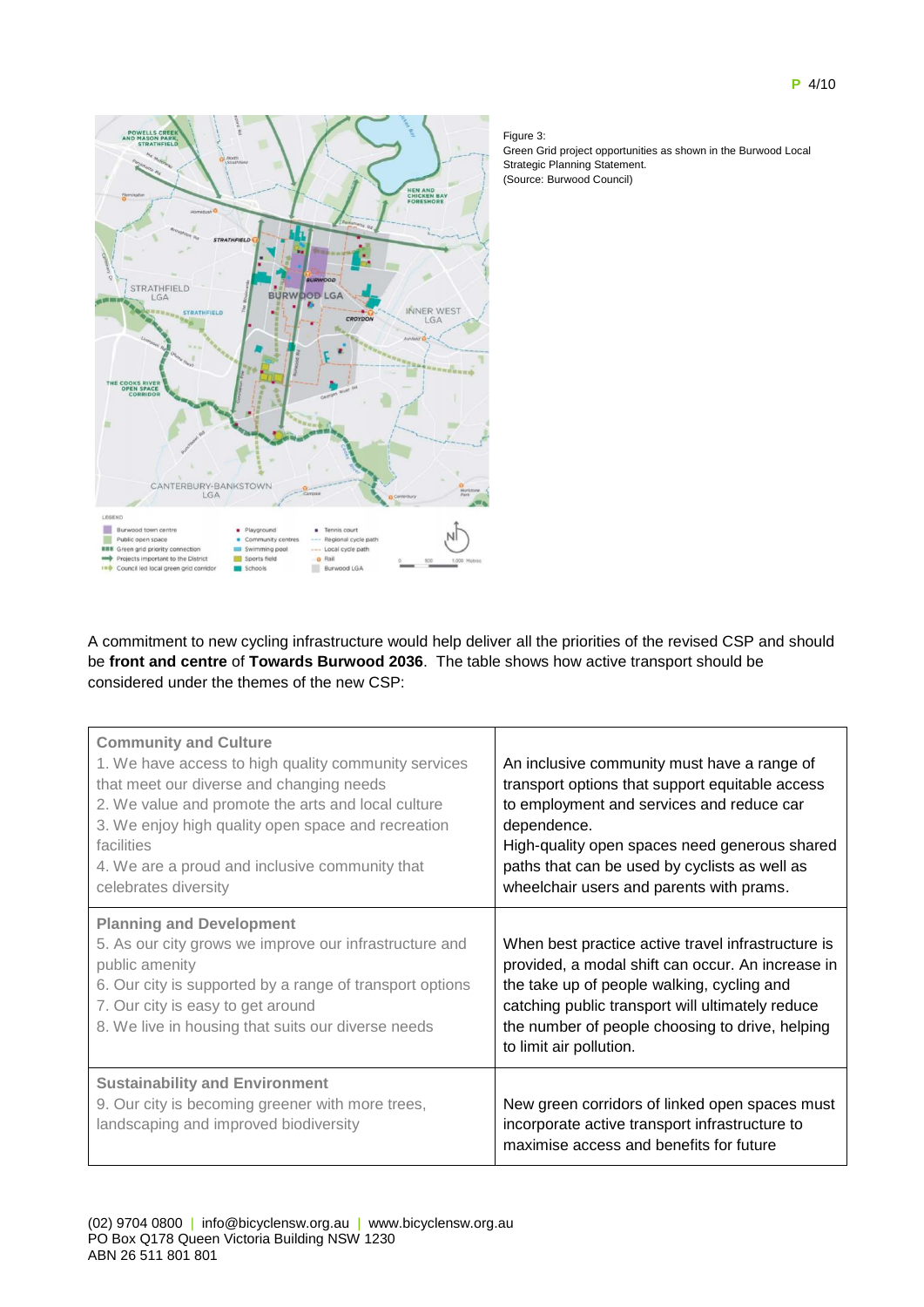| 10. We are reducing the environmental impact and<br>volume of our domestic and commercial waste<br>11. We are resilient and adaptable as our climate<br>changes<br>12. We are promoting energy efficiency and the use of<br>renewable energy                                                                                              | sustainability. By ensuring everyone has access<br>to a low- and zero-carbon transport choices,<br>Burwood can better adapt to climate change<br>challenges.                                                                                                                                                                                                                                               |
|-------------------------------------------------------------------------------------------------------------------------------------------------------------------------------------------------------------------------------------------------------------------------------------------------------------------------------------------|------------------------------------------------------------------------------------------------------------------------------------------------------------------------------------------------------------------------------------------------------------------------------------------------------------------------------------------------------------------------------------------------------------|
| <b>Vibrant City and Villages</b><br>13. Our local businesses are supported and encouraged<br>to grow<br>14. Our CBD and local villages are thriving and<br>appealing to visitors<br>15. Our community is safe for residents, workers and<br>visitors<br>16. We preserve and protect the built heritage of<br><b>Burwood</b>               | It has been shown that people walking and<br>cycling spend more in shops and help create a<br>vibrant street <sup>viii</sup> . When road space is reallocated<br>from vehicle traffic and parking, there is space<br>for trees, cycle lanes, seating and safe<br>crossings. Noise and pollution are reduced,<br>creating a more attractive village atmosphere<br>and benefiting local businessesix.        |
| <b>Civic Leadership</b><br>17. Our decision-making is transparent and accountable<br>18. We are a well-informed and engaged community,<br>and we participate in decisions that affect us<br>19. We work in partnership with important government<br>and community stakeholders<br>20. Our Council is innovative in improving our services | Providing world-leading facilities for active travel<br>requires innovative political leadership and close<br>partnerships with residents and businesses.<br>Cycling infrastructure has a low cost per km,<br>offering better value than road projects and<br>supporting Council's financial sustainability.<br>Over 100km of bike path can be delivered for<br>the cost of 1km of new road <sup>x</sup> . |

# **Recommendations:**

The expansion of cycling facilities must be a focus of Burwood's strategic planning. Safe cycling provision gives people travel choices that decongest roads, public transport and parking, that don't contribute to environmental pollution, and people who ride bikes can easily stop at local shops en-route, benefiting local businesses<sup>xi.</sup>

## **1. Deliver the active transport network as soon as possible**

There has never been a better time to build for bike riding and active transport, as evidenced in the new Transport for NSW policies that require State projects to prioritize road space for active transport (Figure 4):

- Providing for Walking and Cycling in Transport Projects Policy CP21001<sup>xii</sup>
- Road User Space Allocation Policy CP21000<sup>xiii</sup>

Any small increase in inconvenience to car drivers created by reducing road space for driving and parking private vehicles will incentivise the mode-shift that Transport for NSW and Burwood Council seek, benefitting local residents with quieter streets, and less pollution, noise and through-traffic.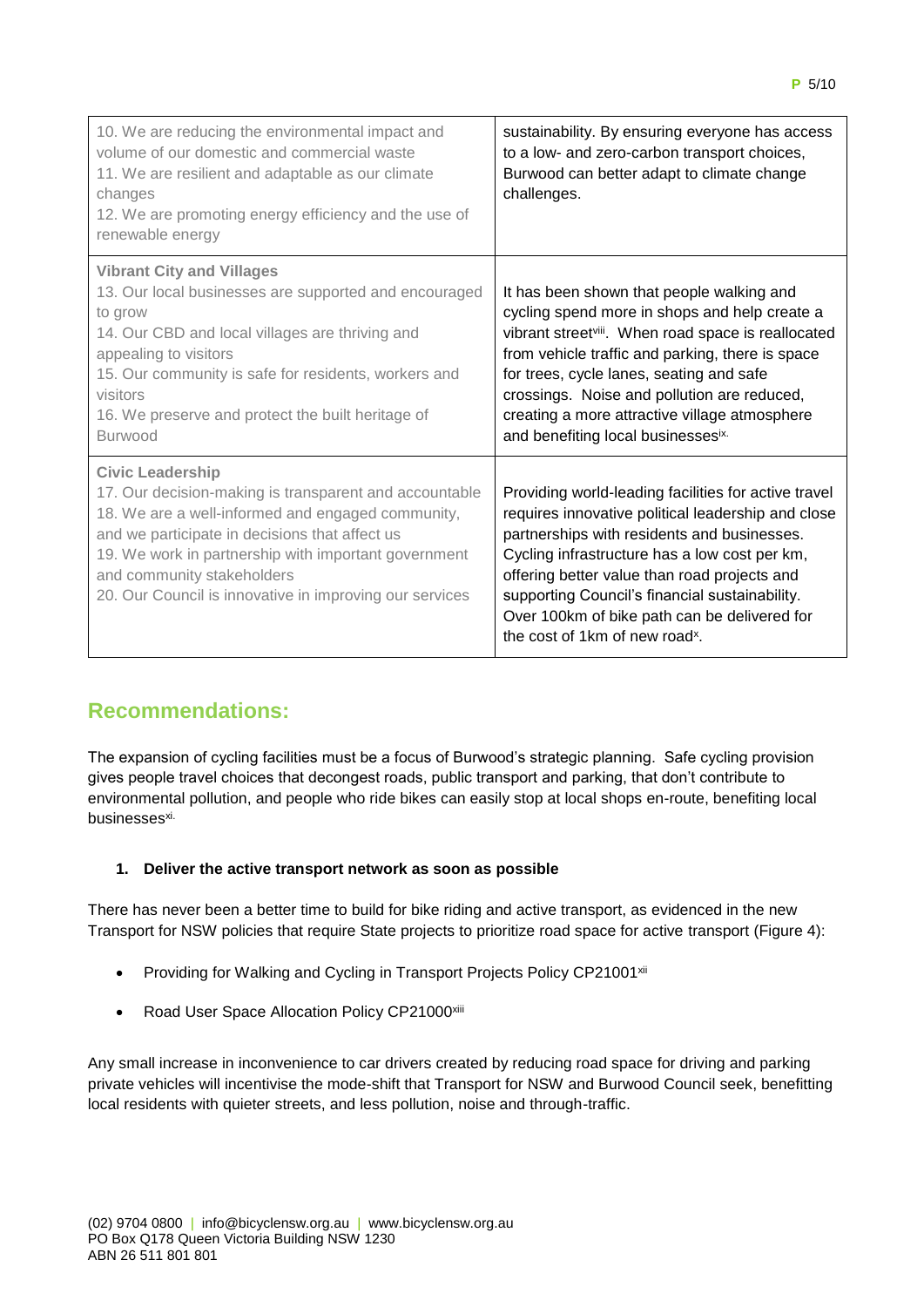### **Order of Road User Space Considerations**



Figure 4: Diagram expressing Transport for NSW's road user priority. (Source: Transport for NSW)

The bicycle network in Burwood has developed in line with the proposed PBN, as shown in the extract from Google Maps in Figure 5. However, most routes are on-street where cyclists mix with traffic and the Green Grid links between the Cooks River and the Parramatta River foreshore are missing, as are important connections to the Canada Bay bike network.



Figure 5: Burwood's existing bike network compared with the proposed PBN and intended Green Grid links. (Source: Google Maps, TfNSW, Tyrrell Studio)

Many cities, including City of Sydney, have installed **pop-up cycleways to expand the network quickly**. These lanes have demonstrated the importance of physical separation to the usability of bike infrastructure while showcasing less expensive ways to provide it. Burwood could rapidly complete the PBN in the LGA using similar techniques. Permanent changes to curbs, parking and landscaping can then be made when funds allow.

Bicycle NSW has drawn together the relevant standards, policies and resources on our [website](https://bicyclensw.org.au/rays-corner/) and we are happy to support Council's efforts to test and implement cycleways and new treatments.

### **2. Set targets to increase the mode share of walking, cycling and public transport**

Burwood must set **ambitious numerical targets** to reduce reliance on private vehicles and expand the cycling network, rather than a vague aim to 'increase' active and public transport options by 2036.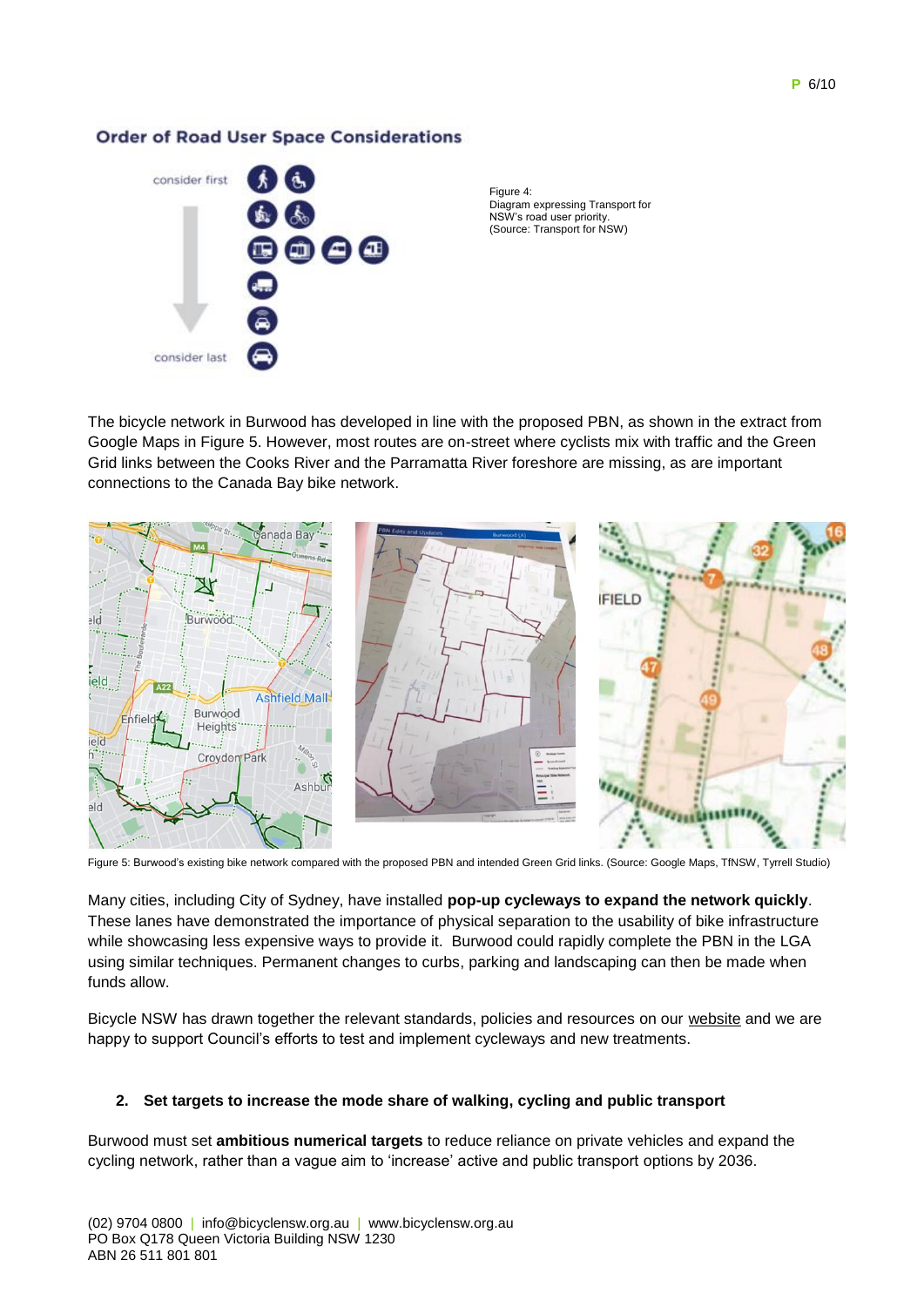The population of the LGA is predicted to double by 2036, and congestion is already a problem. A significant reduction in private vehicle use per resident – halving the proportion of trips taken by car – will be required just to maintain today's levels of congestion.

Bicycle NSW encourages Burwood to set a much more aspirational target in the CSP to reduce the overall level of congestion and the associated pollution, noise, health and safety issues.

### **3. Create a Burwood Active Transport Advisory Group**

An active transport advisory group would help Burwood Council develop bike and pedestrian plans that have grass roots support, effective objectives and continued oversight by committed local advocates. Bicycle NSW would be delighted to help Council find motivated cyclists, Walk Sydney could nominate pedestrian advocates and BayBUG members are happy to mentor Burwood advocates.

### **4. Provide segregated infrastructure rather than shared paths in most locations**

One of the three guiding policy themes at Bicycle NSW is 'Build it for Everyone'xiv and we advocate for safe connected infrastructure that is suitable for riders from 8 to 80 years of age to use independently. According to the best practice 'cycling segmentation' model, developed in Portland USA to identify the type and needs of existing and potential bike ridersxv, such cycle paths will allow 70% of local residents to consider journeys by bike (Figure 5). The area is fairly level and the increasing use of e-bikes and other micromobility devices will ensure that active transport options are accessible to all residents.



Figure 5: Four general categories of comfort levels for cycling as transportation. Source: North Sydney Council

The provision of properly segregated infrastructure on key PBN routes with space to accommodate future demand must be a key policy position of Burwood Council. Shared paths are not suitable for areas with high pedestrian and cycling activity and will not lead to an acceptable level of amenity and safety for either walkers or riders with conflict occurring between different users. Door zone bike lanes, bike stencils on the road and dangerous intersections will continue to deter the 48%<sup>xvi</sup> of people who are 'interested but concerned', from making the switch to cycling.

### **5. Reduce speed limits to 30km/h on any local streets with on-road cycle routes**

30 km/h has been shown as an optimal speed limit to allow people driving and cycling to share the road safely<sup>xvii</sup> and is becoming a standard speed limit in many parts of the world. All single lane roads in Spain have been under a 30km/h limit since May 2021 and 30% of UK residents live in 20mph areas<sup>xviii</sup>.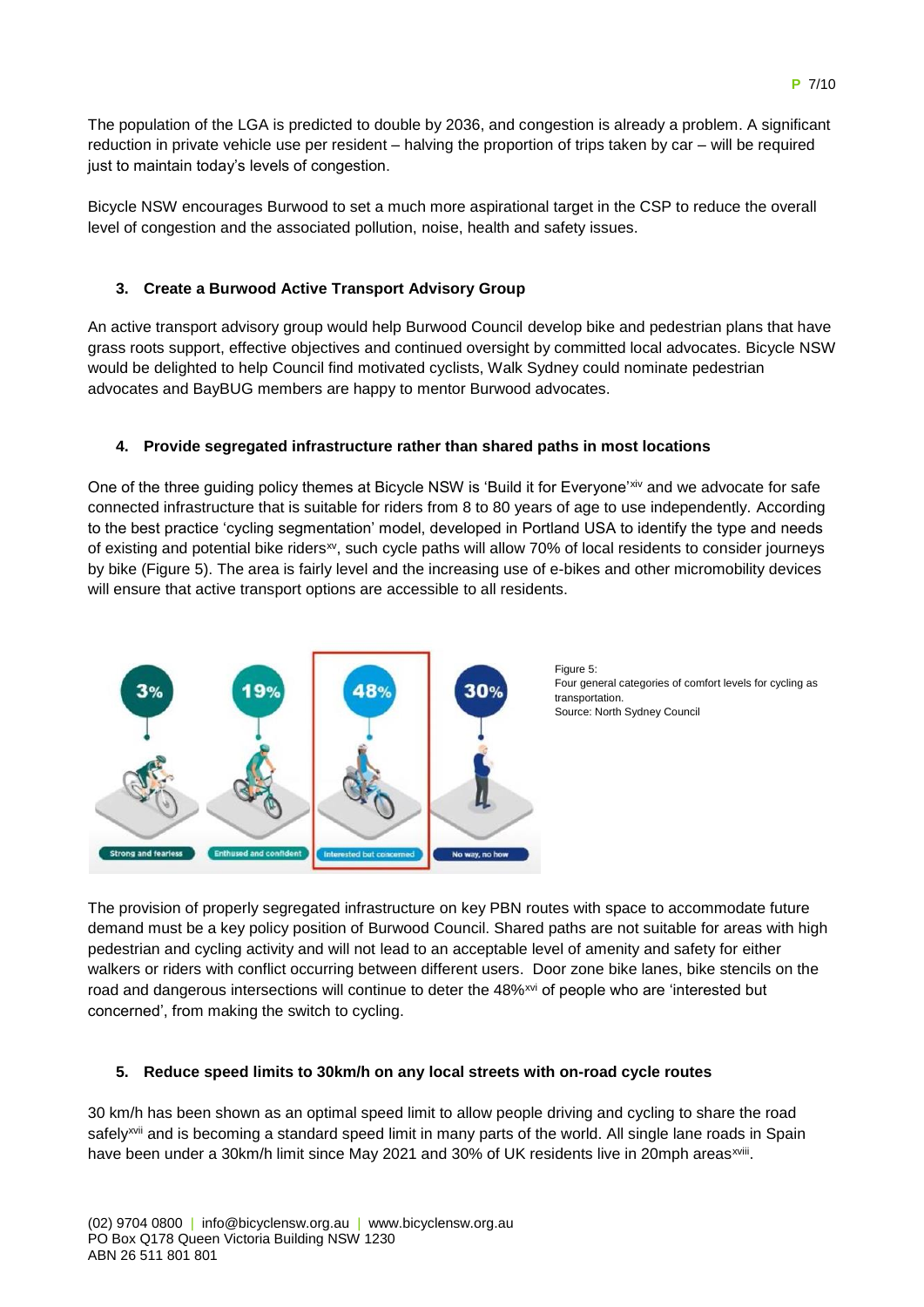Bicycle NSW supports the use of trials and pop-ups to introduce 30 km/h zones to the community. Low-cost physical interventions such as extended curbs, narrowed lanes, new landscaping and filtered permeability will slow vehicles and may reduce the need for separate bicycle infrastructure.

Lower speed limits are an important building block for Vision Zero, an approach to road safety that was launched in Sweden in 1994 with the simple premise that no loss of life is acceptable. The Vision Zero approach has been highly successful and has spread to many other countries. The key policies include prioritizing low urban speed limits, pedestrian zones, physical separation between bicycle and car traffic, data-based traffic enforcement and behaviour-change educationxix.

## **6. Future proof the active transport network**

The status quo of walking and cycling activity in the Burwood area is likely to change rapidly. The density of walkers will increase when new housing and retail is delivered as proposed. An upswing in travel by bikes has occurred recently due to Covid, individual reactions to climate change, a surge in local delivery services and the growing popularity of e-bikes. In addition, State policies to address climate change and urban liveability will add to pressures on councils to secure a much bigger travel share for walking and cycling. It is important to future proof the cycle network by allowing for increased demand at the outset. Paths should be wide enough for overtaking and pedestrian and cyclists should be separated. Shared paths on sidewalks will be not be adequate to meet future needs.

Bicycle NSW recommends referring to the new Cycleway Design Toolbox<sup>xx</sup> to ensure that the paths are constructed to current best practice.

### **7. Make every street a cycle street**

In 2016 BIKEast prepared the case for *Safe-street Neighbourhoods<sup>xxi</sup>*. This strategic document has been endorsed by Bicycle NSW and outlines ideas to slow traffic, provide a convenient network of cycling routes and complement cycling networks to neighbouring areas. It is an urban design-based approach to tame the behavior of motorists and make local streets safe for everyone to use and enjoy. Specific design initiatives include:

- Make all vulnerable users safe by introducing 30km/h speed zoning for local residential streets and local high streets
- Implement numerous other initiatives that slow traffic through infrastructure adaptations such as street narrowing or closing off some streets (while retaining filtered permeability for people walking or riding bikes)
- Primarily serve residential needs while maintaining essential vehicular access
- Further improve amenity through adaptations that serve people's use and enjoyment
- Make 'every street a cycle street' for a connected neighbourhood and city
- Re-planning and re-landscaping land currently covered in bitumen making more liveable neighbourhoods.

### **8. Maintain a focus on the important details of the cycle network**

While creating a regional network is essential, it is the detailed design of cycle routes, end of trip facilities and wayfinding that will encourage the uptake of cycling and reduce dependence on private vehicles.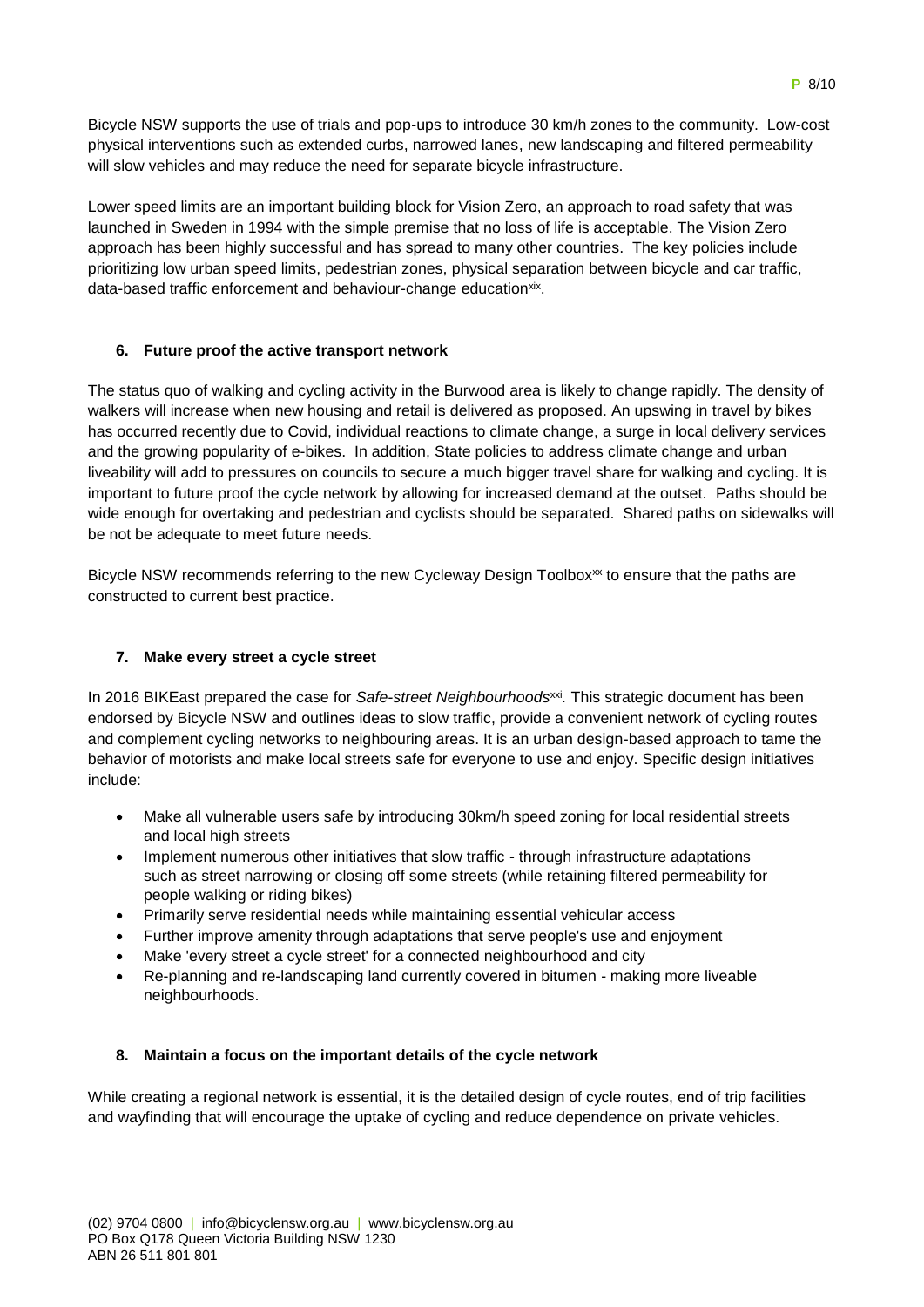It is essential to ensure that popular daily destinations such as town centres, schools and stations are easy to reach by bicycle for all residents of all ages and abilities. In particular, safe connections with all education facilities along the routes must be incorporated. Cycling infrastructure needs to be safe and continuous to increase the mode share of cycling and reduce congestion associated with school journeys. Without proper separation from vehicles and safe intersections, parents will still feel driving their children to school and activities is the only way to keep them safe from being hit by cars.

Integration of the routes with bus stops is essential to ensure easy access by bike and foot. All public transport journeys start and finish with a walk or cycle. Providing high-quality, safe conditions for active travel to bus routes will break down the first/last mile barrier which can inhibit take-up of public transport

Parking and other end of trip facilities should be provided at journey end locations to further support riders and encourage participation. Wayfinding supports visitors to vibrant centres by clearly articulating and communicating the most efficient and safest route. Signage style for wayfinding should be consistent throughout the LGA and reflect the diversity of Burwood's residents.

# **Conclusion:**

Bicycle NSW encourages Burwood Council to plan for game-changing upgrades to the active transport network in the LGA. Safe infrastructure to support walking and cycling will benefit everyone in the community, reducing congestion and pollution while improving public health, providing more equitable access to employment, services and public transport and attracting tourism.

We look forward to working with Burwood Council to progress the delivery of active transport infrastructure in the near future.

Yours faithfully,

*Sarah Bickford*

Bike Planner Bicycle NSW

-

[https://www.burwood.nsw.gov.au/files/sharedassets/public/ipampr-plans-and](https://www.burwood.nsw.gov.au/files/sharedassets/public/ipampr-plans-and%20reports/burwood2030_community_strategic_plan_final_file.pdf) 

[reports/burwood2030\\_community\\_strategic\\_plan\\_final\\_file.pdf](https://www.burwood.nsw.gov.au/files/sharedassets/public/ipampr-plans-and%20reports/burwood2030_community_strategic_plan_final_file.pdf)

<sup>i</sup> Burwood Council, Burwood2030 Community Strategic Plan. 2018.

iiNSW Government, Future Transport 2056 [Online 1/4/2020] [https://future.transport.nsw.gov.au/plans/future-transport](https://future.transport.nsw.gov.au/plans/future-transport-strategy/future-transport-greater-sydney)[strategy/future-transport-greater-sydney,](https://future.transport.nsw.gov.au/plans/future-transport-strategy/future-transport-greater-sydney) Points 3-5

iii Greater Sydney Commission, A Metropolis of Three Cities, 2018. https://www.greater.sydney/metropolis-of-three-cities

iv Greater Sydney Commission, Eastern City District Plan, 2018. https://www.greater.sydney/eastern-city-district-plan

<sup>v</sup> Sydney Green Grid, Central District. Tyrrell Studio, 2017.

https://www.governmentarchitect.nsw.gov.au/resources/ga/media/files/ga/plans/sydney-green-grid-plan-4-central-district-2017.pdf

vi Burwood Council. Local Strategic Planning Statement. 2020, February. https://shared-drupal-s3fs.s3-ap-southeast-2.amazonaws.com/master-

test/fapub\_pdf/Local+Strategic+Planning+Statements/Burwood+Council+Local+Strategic+Planning+Statement+2020.PDF vii Burwood Council [online as at 2/6/2021[\] https://www.burwood.nsw.gov.au/Our-Council/Have-Your-Say/Community-](https://www.burwood.nsw.gov.au/Our-Council/Have-Your-Say/Community-Consultation/Sustainable-Burwood-Strategy)[Consultation/Sustainable-Burwood-Strategy](https://www.burwood.nsw.gov.au/Our-Council/Have-Your-Say/Community-Consultation/Sustainable-Burwood-Strategy)